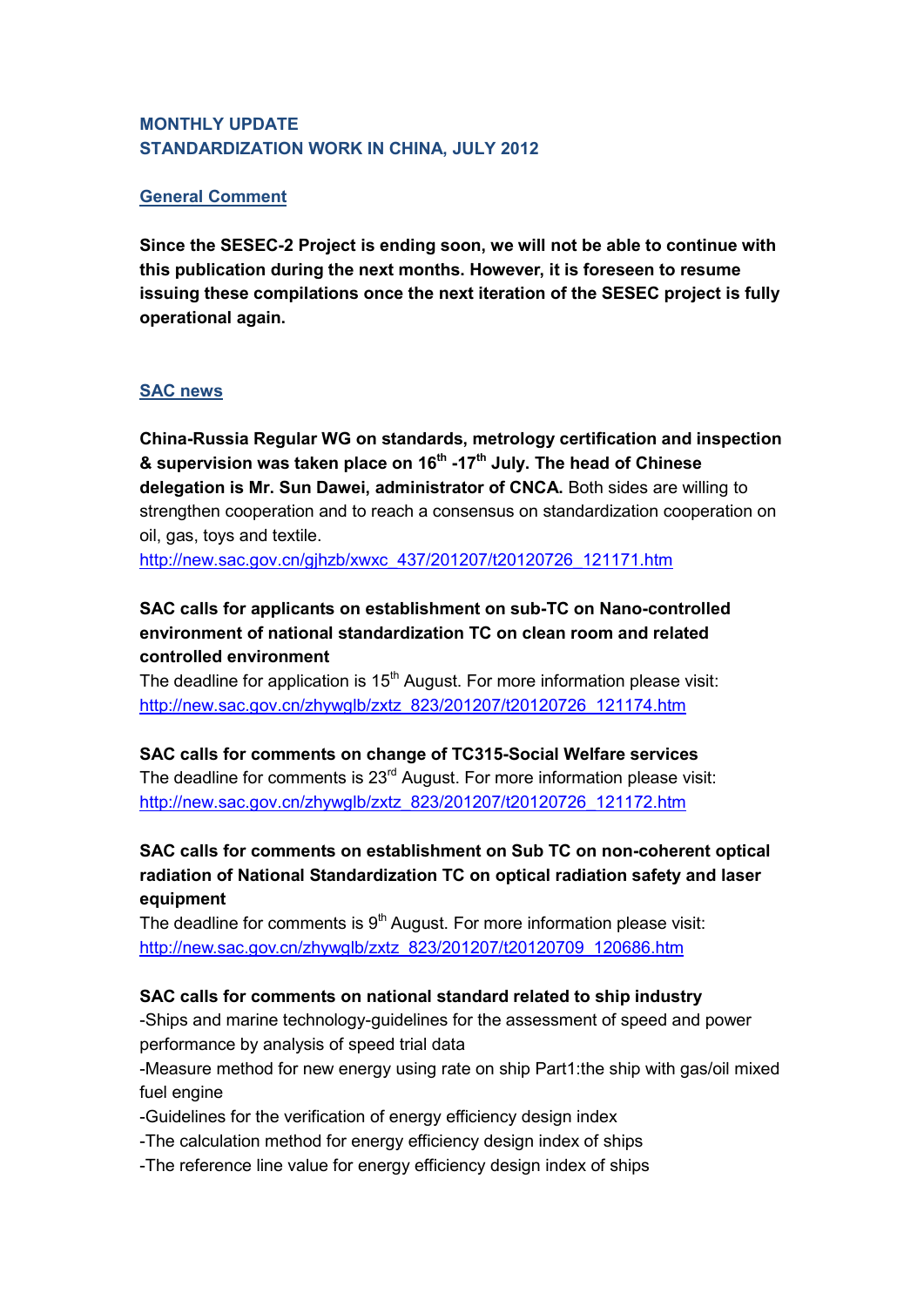The deadline for comment is 20<sup>th</sup> July. For more information please visit: [http://new.sac.gov.cn/gybzyb/zxtz\\_843/201207/t20120706\\_120678.htm](http://new.sac.gov.cn/gybzyb/zxtz_843/201207/t20120706_120678.htm)

# **SAC calls for comments on national standard on automobile diesel fuels GB 19147-2012**

The deadline for comment is  $15<sup>th</sup>$  July. For more information please visit: [http://new.sac.gov.cn/gybzyb/zxtz\\_843/201207/t20120705\\_120674.htm](http://new.sac.gov.cn/gybzyb/zxtz_843/201207/t20120705_120674.htm)

# **SAC calls for comments on establishment on Sub TC on gypsum building materials of National Standardization TC on light and decoration of building materials**

The deadline for comments is  $3<sup>rd</sup>$  August. For more information please visit: [http://new.sac.gov.cn/zhywglb/zxtz\\_823/201207/t20120702\\_120617.htm](http://new.sac.gov.cn/zhywglb/zxtz_823/201207/t20120702_120617.htm)

### **MIIT news**

## **MIIT calls for comments on specification on construction & acceptance of communication facilities in residential and residential building**

The drafter is China Mobile. The deadline is 25<sup>th</sup> August. For more information please visit:

<http://www.miit.gov.cn/n11293472/n11293832/n12845605/n13916913/14745360.html>

# **MIIT calls for comments on the Declaration of Standard Conformity to Enterprises on the Pollution Control of Electrical and Electronic Products** The deadline is 22<sup>nd</sup> August. For more information please visit:

<http://www.miit.gov.cn/n11293472/n11293832/n12845605/n13916913/14741636.html>

#### **MIIT calls for comments on 824 project planning on industrial standards**

The deadline is  $6<sup>th</sup>$  August. For more information please visit: http://www.miit.gov.cn/n11293472/n11293832/n12845605/n13916913/14727117.html

### **MIIT calls for comments on 18 industry standards in communication sector** -Designing specifications for PSTN engineering

-Accepting specification for PSTN installation engineering

-Specification for seismic test of switching equipment Part 1: program-controlled digital telephone exchange

-Specification for seismic test of switching equipment Part 2: IP network switching equipment

- Specification for seismic test of transmission equipment Part 2: satellite earth station transmission equipment

-Supervision specification installation engineering of communication equipment

-Specification for seismic test of server and gateway equipment Part1: server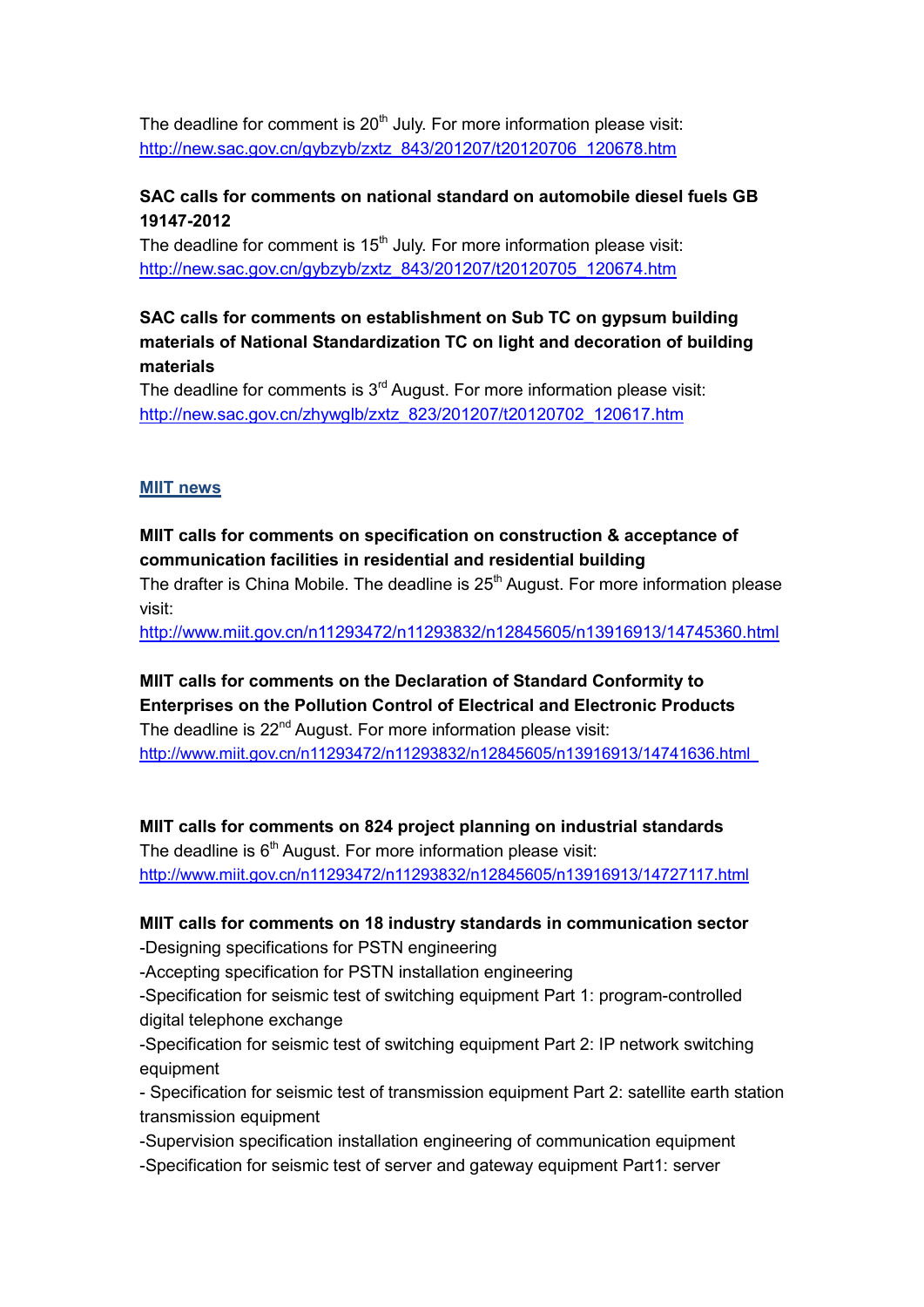equipment

-Specification for seismic test of server and gateway equipment Part2: gateway equipment

-Specification for seismic test of access equipment Part 1: cable access network-central office equipment

-Specification for seismic test of access equipment Par2: VSAT satellite earth station equipment

-Provisional design specifications for packet transport network engineering -Provisional acceptance specification for packet transport networks engineering -Provisional supervision safety specification for telecommunication construction engineering

-Provisional supervision specifications on energy saving and environment protection for telecommunication construction engineering

-Provisional design specifications for optical transport network engineering

-Provisional acceptance specifications for optical transport network engineering

-Technical specifications for 240V DC power supply system engineering

-Stipulation and rules of design documents for engineering of telecommunications

The deadline is 10<sup>th</sup> August. For more information please visit: http://www.miit.gov.cn/n11293472/n11293832/n12845605/n13916913/14717007.html

**MIIT calls for comments on 338 industry standards and 35 samples standards** The deadline is 31<sup>st</sup> July. For more information please visit: http://www.miit.gov.cn/n11293472/n11293832/n12845605/n13916913/14717270.html

### **MWR (Ministry for Water Resources) news**

**Notice of the Industrial Standard for Water Resources Industry (**SL/Z549-2012) [http://www.mwr.gov.cn/slzx/tzgg/tzgs/201207/t20120727\\_327050.html](http://www.mwr.gov.cn/slzx/tzgg/tzgs/201207/t20120727_327050.html) 

### **MOST news**

# **MOST released "12th Five-Year" Special Plan for semiconductor lighting technology development**  [http://www.most.gov.cn/tztg/201207/t20120711\\_95480.htm](http://www.most.gov.cn/tztg/201207/t20120711_95480.htm)

#### **SFDA news**

**SFDA released "12th Five-Year" Development Plan for biotechnology**  <http://www.sda.gov.cn/WS01/CL0844/73286.html>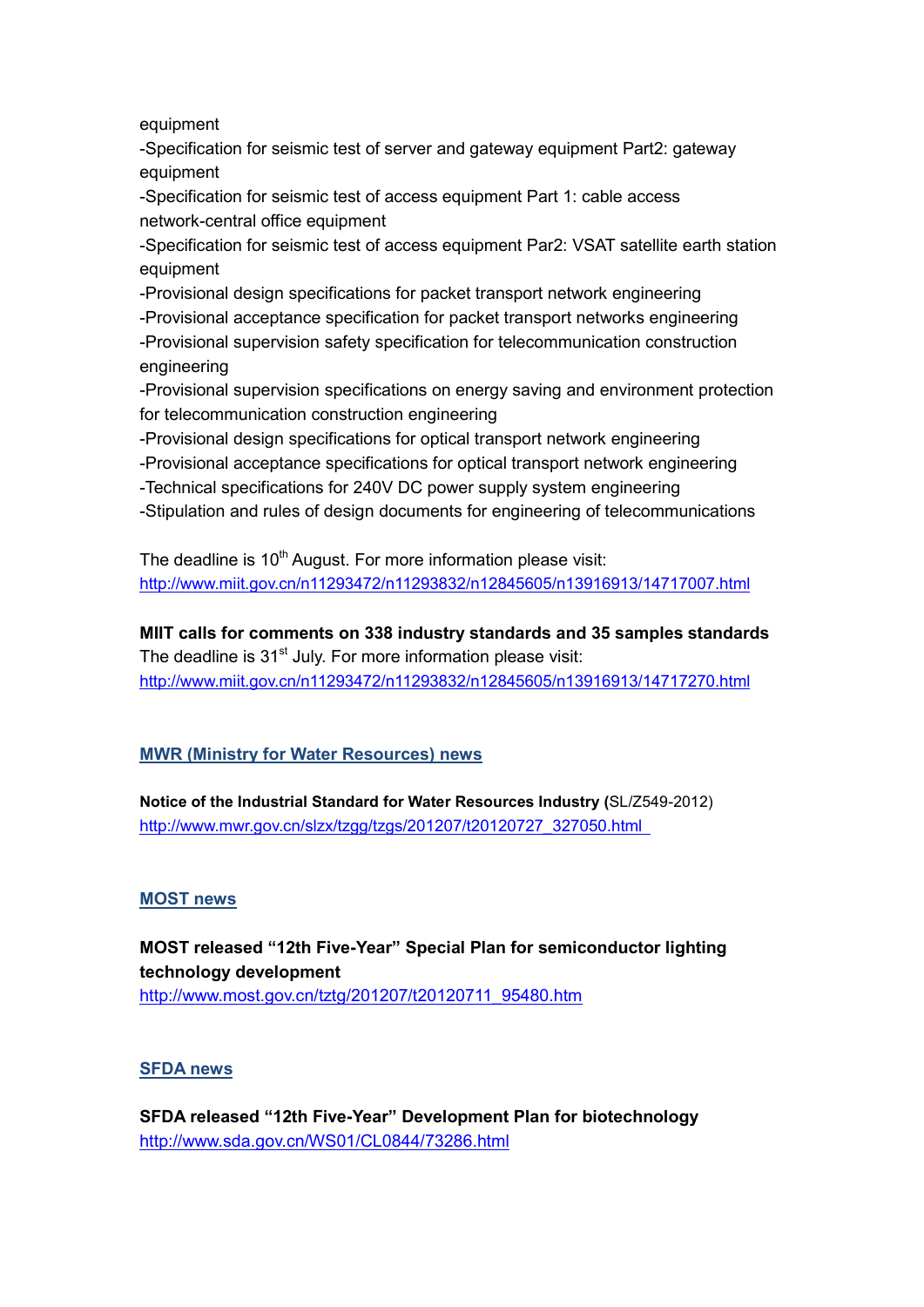#### **MEP news**

### **MEP: Call for comments on Technical Specifications for oilfield industry wastewater treatment**

The deadline is 25<sup>th</sup> August. For more information please visit: [http://www.mep.gov.cn/gkml/hbb/bgth/201207/t20120716\\_233485.htm](http://www.mep.gov.cn/gkml/hbb/bgth/201207/t20120716_233485.htm)

#### **MEP: Call for Comments on 4 national standards**

**-**Water quality-determination of cobalt -5-CI-PADAB spectrophotometry -Water quality-determination of thallium-graphite furnace absorption -Water quality-determination of mercury, arsenic, selenium, antimony -Water quality-determination of butyl xanthate-UV spectrophotometric method

The deadline is 10<sup>th</sup> August. For more information please visit: [http://www.zhb.gov.cn/gkml/hbb/bgth/201207/t20120710\\_233254.htm](http://www.zhb.gov.cn/gkml/hbb/bgth/201207/t20120710_233254.htm)

### **MEP: Call for Comments on 2 national standards**

**-**Water quality-determination of the acute lethal toxicity of substances to a freshwater fish [brachydanio rerio Hamilton-buchanan (teleostei,cyprimidae)]-semi-static method -Standard guide for conducting bioconcentration tests with fishes and saltwater bivalve molluscs

The deadline is  $30<sup>th</sup>$  July. For more information please visit: [http://www.zhb.gov.cn/gkml/hbb/bgth/201207/t20120710\\_233255.htm](http://www.zhb.gov.cn/gkml/hbb/bgth/201207/t20120710_233255.htm)

#### **MOHURD news**

### **MOHURD calls for comments on technology guidelines on energy-saving of existing residential building in summer and winter**

The deadline is 10<sup>th</sup> August. For more information please visit: [http://www.mohurd.gov.cn/zcfg/jsbwj\\_0/jsbwjjskj/201207/t20120726\\_210791.html](http://www.mohurd.gov.cn/zcfg/jsbwj_0/jsbwjjskj/201207/t20120726_210791.html)

### **MOHURD released a number of national standards Some of them will be implemented on 1st Oct 2012.**

- GB/T50768-2012 Basic terminology standards for termite control work
- GB/T50769-2012 Code for acceptance of water-saving irrigation project
- GB50191-2012 Code for design of seismic for structures
- GB50773-2012 Code for design of detention basin
- GB50207-2012 Code for quality acceptance of roof engineering
- GB50345-2012 Technical code for roof engineering
- GB50764-2012 Code for design of power piping in power plant
- GB50762-2012 Code for design of straw power plant
- GB50729-2012 Code for quality acceptance of ±800KV DC converter station civil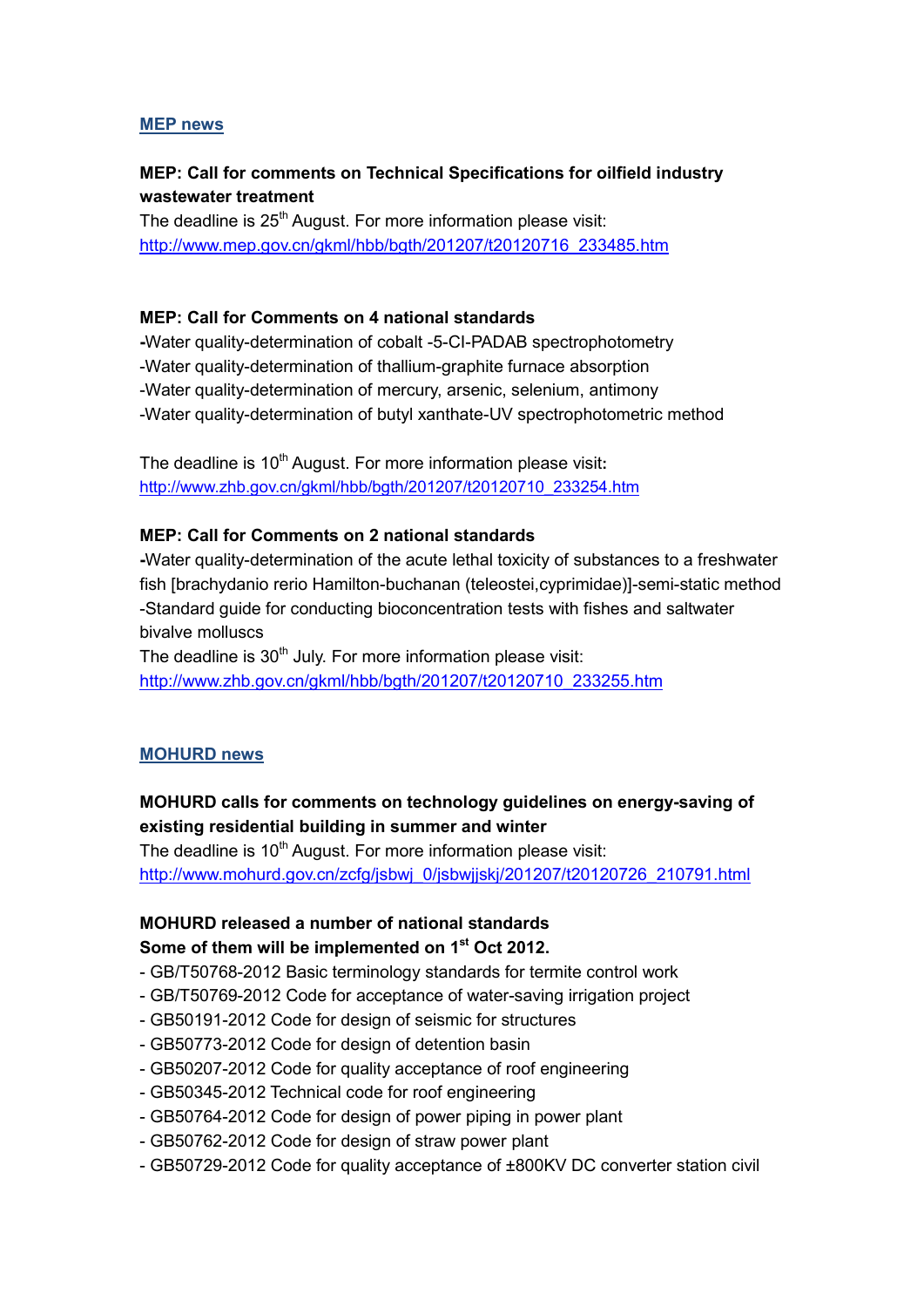#### works

- GB50009-2012 Code for load of building structure
- GB/T50785-2012 Evaluation criteria of civil indoor thermal environment
- GB/T50786-2012 building electrical drawing standard
- GB50787-2012 Technical code for civil solar air conditioning engineering
- GB50788-2012 Technical code for urban water supply and drainage
- GB50761-2012 Code for seismic design of petrochemical steel equipment
- GB50705-2012 Code for design on clothing factory

- GB50758-2012 Code for design of energy conservation of non-ferrous metals processing plant

- GB50759-2012 code for design of facilities for oil and gas recovery in oil loading system

### **Some of them will be implemented on 1st Dec 2012**

- GB/T50772-2012 Code for wooden structure construction

- GB50766-2012 Code for installation and acceptance of hydropower and water penstock fabrication

- GB50776-2012 Code for construction and acceptance of ±800KV HVDC converter station converter transformer

-GB50774-2012 Code for construction and acceptance of dry-type smoothing reactors of ±800KV converter station

- GB50777-2012 Code for construction and acceptance of supporting structure of ±800KV converter station

-GB/T50775-2012 Code for construction and acceptance of converter valve of ±800KV converter station

- GB50765-2012 Code for design of carbon plant process

- GB50778-2012 Code for opened pit geotechnical engineering investigation
- GB50779-2012 Code for anti explosive design of petroleum and chemical control room

- GB50771-2012 Code for design of non-ferrous metal mining

- GB50172-2012 Code for construction and acceptance of battery electric equipment installation engineering

- GB50171-2012 Code for construction and acceptance of switchbeard outfit complete cubicle and secondary circuit electric equipment installation engineering

- GB/T50743-2012 Code for construction of waste recycling

For more information please visit:

<http://www.mohurd.gov.cn/wjfb/index.html>

### **CCSA news**

#### **CCSA calls for comments on series of ICT standards**

The China Communications Standards Association CCSA released a series of calls for comments on the following standards and technical reports:

-Technology requirements of smart home system under ubiquitous network environment